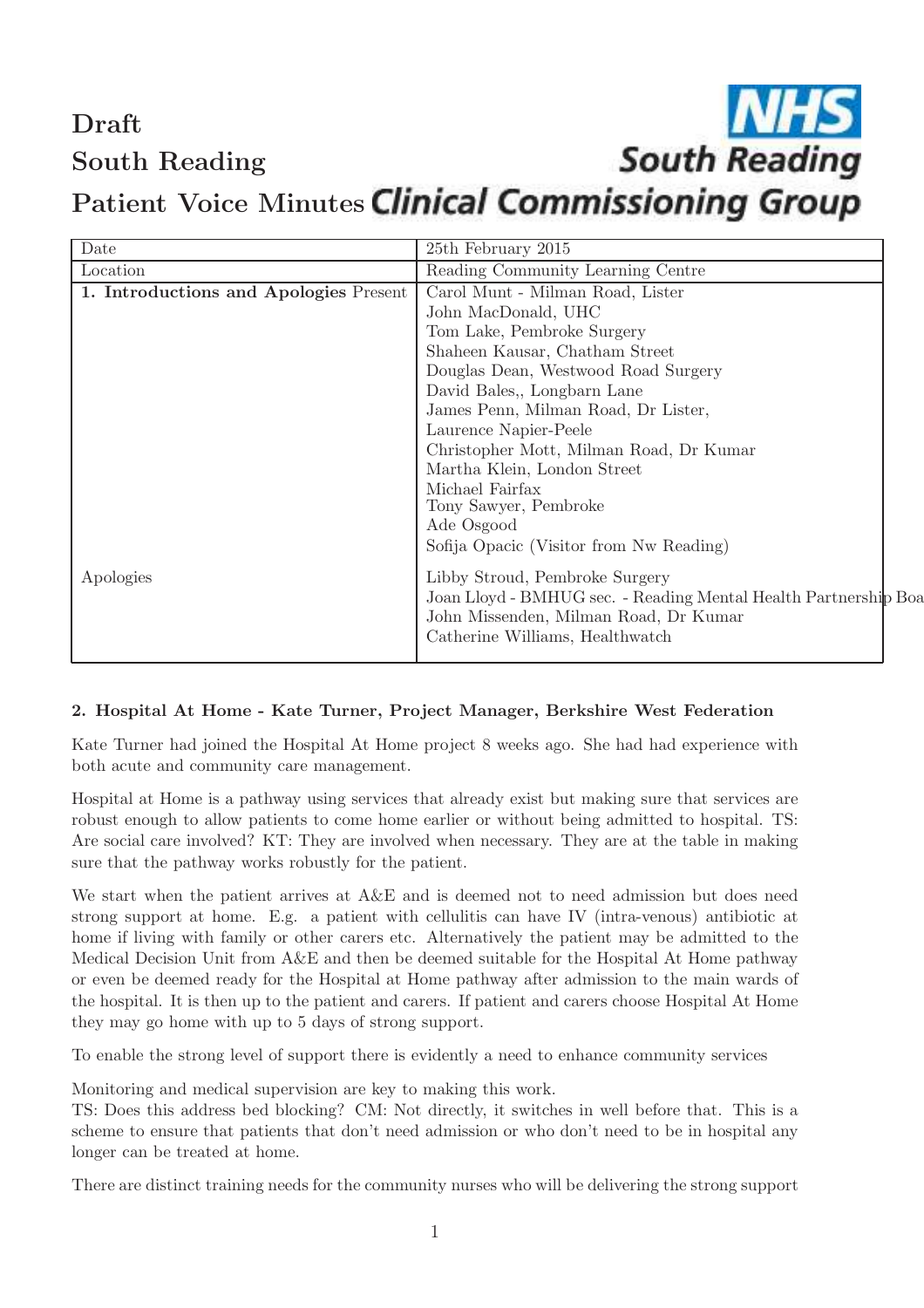at home. Community nurses needed to have training with IV antibiotics.

TS: Can the GP arrange for this care - or the paramedic?

KT: In the first instance they will go to A&E and it is the A&E consultant who will decide that they are suitable for the Hospital At Home pathway.

TS: Will this include social care (which is chargeable to those that can afford it)? Someone to prepare or deliver meals.

CM: If family or social care are involved then they will see that people are fed and watered etc but if for some reason they are not involved then the Hospital at Home would arrange this - there would be no charge.

MF: The patient normally recovers better and with less risk of infection if at home.

SO: Where is the funding coming from?

KT: The funding is from existing services, but the CCG has added funding for extra posts and training.

SO: What about the GP? KT: The consultant is in charge until the patient is discharged from the Hospital At Home pathway and handed back to the GP. And there is a nominated key worker for all aspects of care.

CM: In Oxford the GP is involved.

KT: There is no one model. In some places it is very high-tech with a lot of equipment available to be placed in the home during treatment, in others not so much.

SO: I have looked at the GP contract and realised that there are many things that GPs don't do.

CM: This is a pathway that comes in when the patient is in A&E. The patient is under the supervision of a hospital consultant.

JM: What if your IV pump packs up?

KT: You or your carer would contact the Health Hub. The Health Hub has a single number and is the single point of contact for all patients on the Hospital at Home pathway. The hub will contact the key worker or the most appropriate professional to respond 24/7. Five years ago there were many points of contact for the Berkshire Healthcare Trust service (mental health and community nursing) - now there is a single Health Hub for all community services provided by BHFT with a single telephone number to access it. This is used when discharging patients from the acute hospital. A single number for all BHFT services, manned  $24/7$  by clinical and admin staff. This also 'leads to the mental health single point of contact. Westcall, the out-of-hours GP service is co-located with the Health Hub.

CM: You see there is little knowledge of the Health Hub among patients. LNP: Most are not aware of the global nature of the services provided by BHFT.

KT: The Health Hub is usually called by health professionals. When the patient is on the Hospital At Home pathway the paperwork has the Hospital At Home number on it. The Hospital At Home staff will decide on a response.

JP: The Royal Berks Hospital (RBH) has a bad reputation for record-keeping due to their problems with their computer system. Will this affect Hospital At Home?

KT: We are not using the RBH system - we use the AdAstra system as used by Westcall and community services - community nurses will have to update both Adastra and RIO.

MK: I understand that most patients don't use the Health Hub number themselves but that it is there as a backup for Hospital At Home patients if they need it.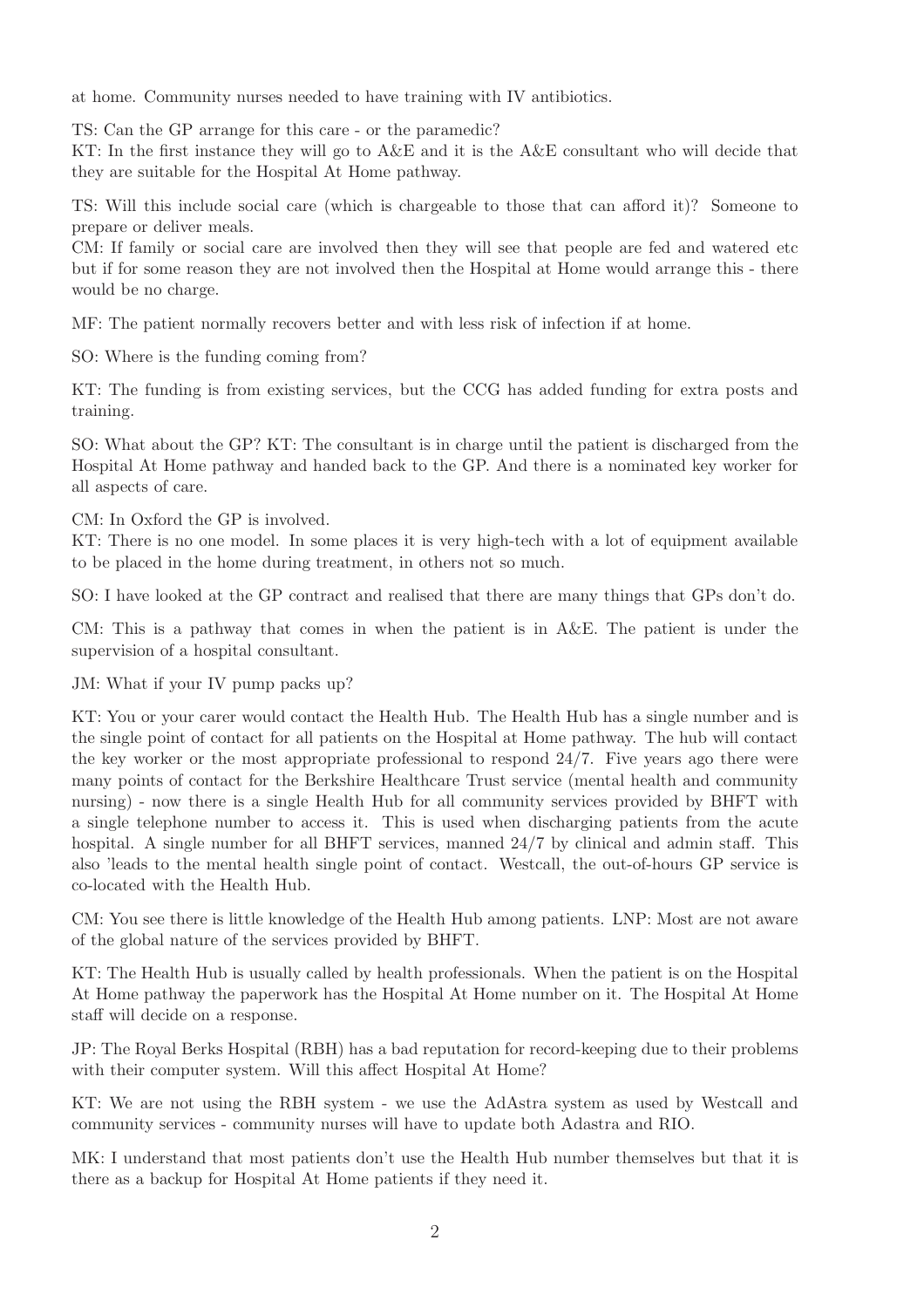SO: Does this cover mental health patients?

KT: That is up to the consultant - there are no pre-conditions and only paediatric patients (babies, children and young people under 18) are excluded.

JP: How do we review best practice from the rest of the country?

KT: We have good networks - there is some really good work there - but we cannot always replicate it because we don't have the right services in place.

CM: Cornwall is an example. Not based at  $A\&E$  - the team goes out with the ambulance to the patient. Of course that is more rural. The system has to adapt to the local conditions.

TS: How many patients could we handle? KT: About 1600 per year across West Berkshire.

SO: Is this for older people? KT: Not necessarily - but not paediatric cases. Often older people need more than five days treatment and might not be suitable.

TS: Could they be end-of-life patients?

KT: They could be on this for 5 days and then back onto their palliative pathway.

LNP: Has this started?

KT: We are expecting to start in July and will be testing the pathway and building up the numbers. The patients and staff will tell us what we need to change. We want to be seeing patients flowing through it by September.

LNP: Is this being done in East Berkshire?

KT: No - and services in other areas may need to be different. We will share our learning with East Berkshire when they are ready.

CM: This has come about because the professionals have looked at the real needs of patients being admitted. Similarly dialysis at home is being looked at elsewhere.

JP: I read about use of agency nurses in Berkshire. Will you be using agency staff? Will there be a funding problem?

KT: No - we need stable, known staff at a higher grade to deliver this care and they will not be agency nurses.

CM: In other areas it has been proven to be cost effective.

CMott: This was important for the CCG.

TL: In answer to a question many months ago the cost was estimated by the CCG at £120 per day but I suspect that there was not much evidence behind this.

MK: Could you go from any hospital ward to Hospital At Home?

KT: Yes - and the patient would be handed over from their existing consultant to the Hospital At Home consultant.

SO: Will the family be asked to monitor? Report?

KT: Communication with the family is fundamental. The family or other carers will have to consent.

KT: There will be many more suitable for the pathway than capacity allows. So only those who want this will get it. The responsible consultant will be a geriatrician - either the community geriatrician based at RBH or an acute hospital consultant.

JP: Will there be a web page for the consultant to use in the virtual ward round? KT: That is on the AdAstra system. And they will talk to the nominated key worker. And they can see the tele-monitoring outputs.

SK thanked Kate Turner for a very interesting talk. Kate Turner offered to return to the group when the pathway was up and running.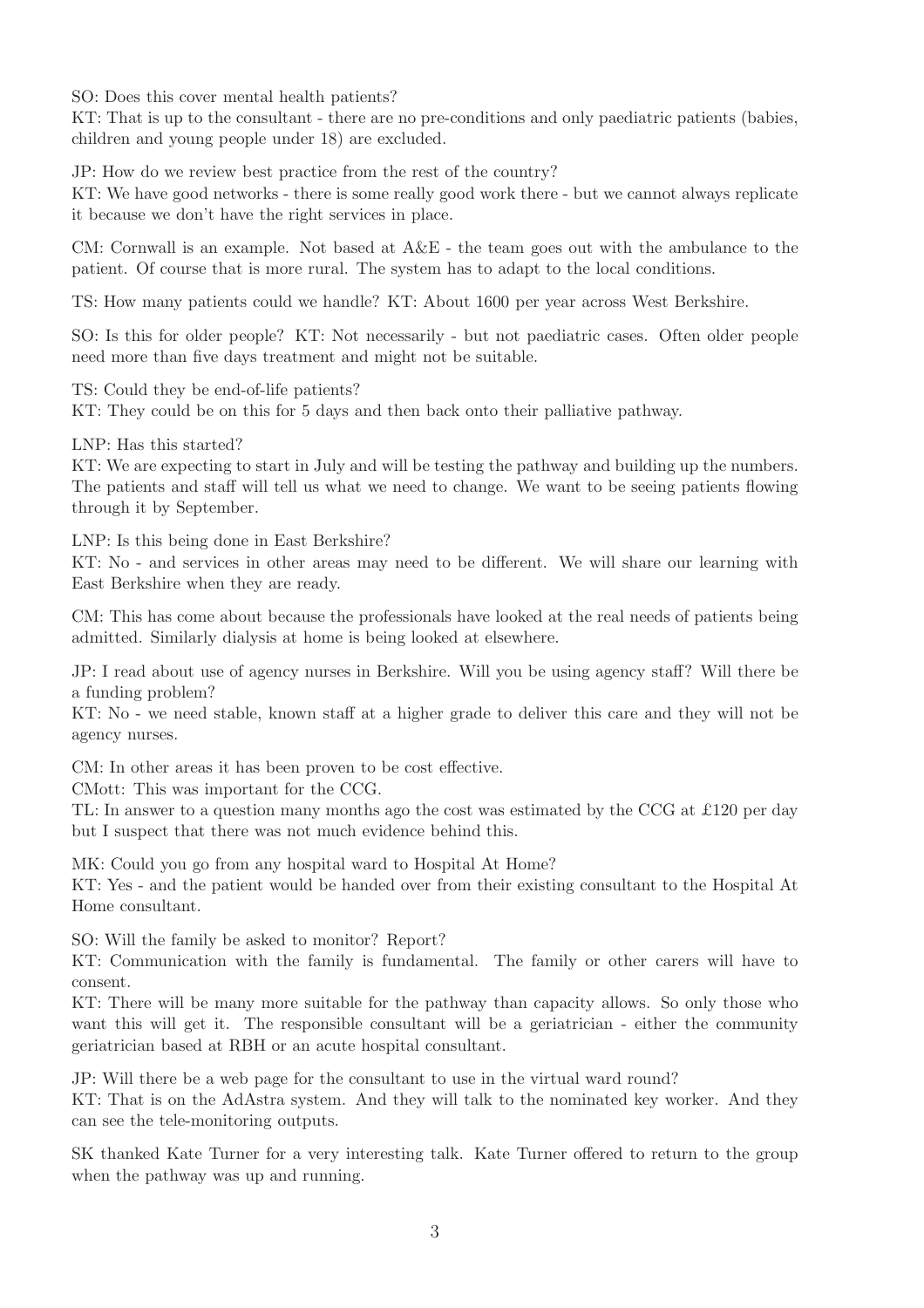## 3. Beat the Street 2015, Katherine Knight, Intelligent Health Ltd.

Katherine Knight: We will be running the Beat the Street programme in Reading again this year - this time on a wider basis and we are currently planning and arrange the details.

I am from Reading, living off the Oxford Road. Intelligent Health Ltd, who provide Beat the Street, is located on the Reading University campus. Dr William Bird has designed the programme to get a whole community doing more activity.

Last year Beat the Street was funded by the two Reading CCGs. 15,000 took part. 12% had long term conditions such as diabetes, hypertension (high blood pressure) or lung disease. and their activity levels increased by 18%. RBC Public Health is also contributing this year. We are hoping this will become a 3 year programme.

The reason for running the programme is that physical activity is beneficial for 23 medical conditions, it is the single best medical treatment and is of course, very cost effective..

130 Beat Boxes were placed around Reading last year - one in the Reading museum caused a big increase in attendance and other public institutions are asking to host a Beat Box this year.

There will be 200 Beat Boxes in 2015 - and the locations in South Reading CCG area will range down to Whitley Wood and up to the Town Centre - also covering walking routes for children to school.

In 2014 the recruitment through schools was more effective than through GP practices but we are hoping that GP practices will promote the programme more this year. We are asking for all GP practices to actively take part. To run adverts on their screens. We will be writing to about 50,000 patients with long term conditions or pre-diabetics. 18,000 cards will be distributed through GP practices. The emphasis is on enjoying Reading and getting out and about. We are working with the Reading Chronicle and will have lots of banners in town. The target is to cover 500.000 miles. Every child in school will receive a parent pack. We are working closely with the health walks person for RBC (Philip Burbidge 0118 937 5192). We hope to organise walking groups based in GP practices.

There will be prizes - it is an eight week challenge - a team prize - and donation to Royal Berks Cancer Centre if we reach the target of 500,000 miles covered.

On 4th July there will be a Beat the Street street party.

Arts organisations are involved.

MK: How do these boxes work?

KK: Like an Oyster card - tap your card and it beeps and flashes. Boxes are half a mile apart and your journey from one to another is recorded if it takes less than an hour.

CM: You are dependent on the practice manager at a surgery.

TS: Why would I want to do this? Would this grip an adult?

KK: Some do it as fund-raising for their community. No one motivator - we have to feature several.

SO: It is important to bring in people with learning difficulties and mental health problems. Contact relevant organisations - e.g. Mencap, Berkshire Carers.

JP: How about a poster in the Jackson's Corner window?

Any further suggestions - contact Katherine Knight.

#### 4. Minutes and Matters Arising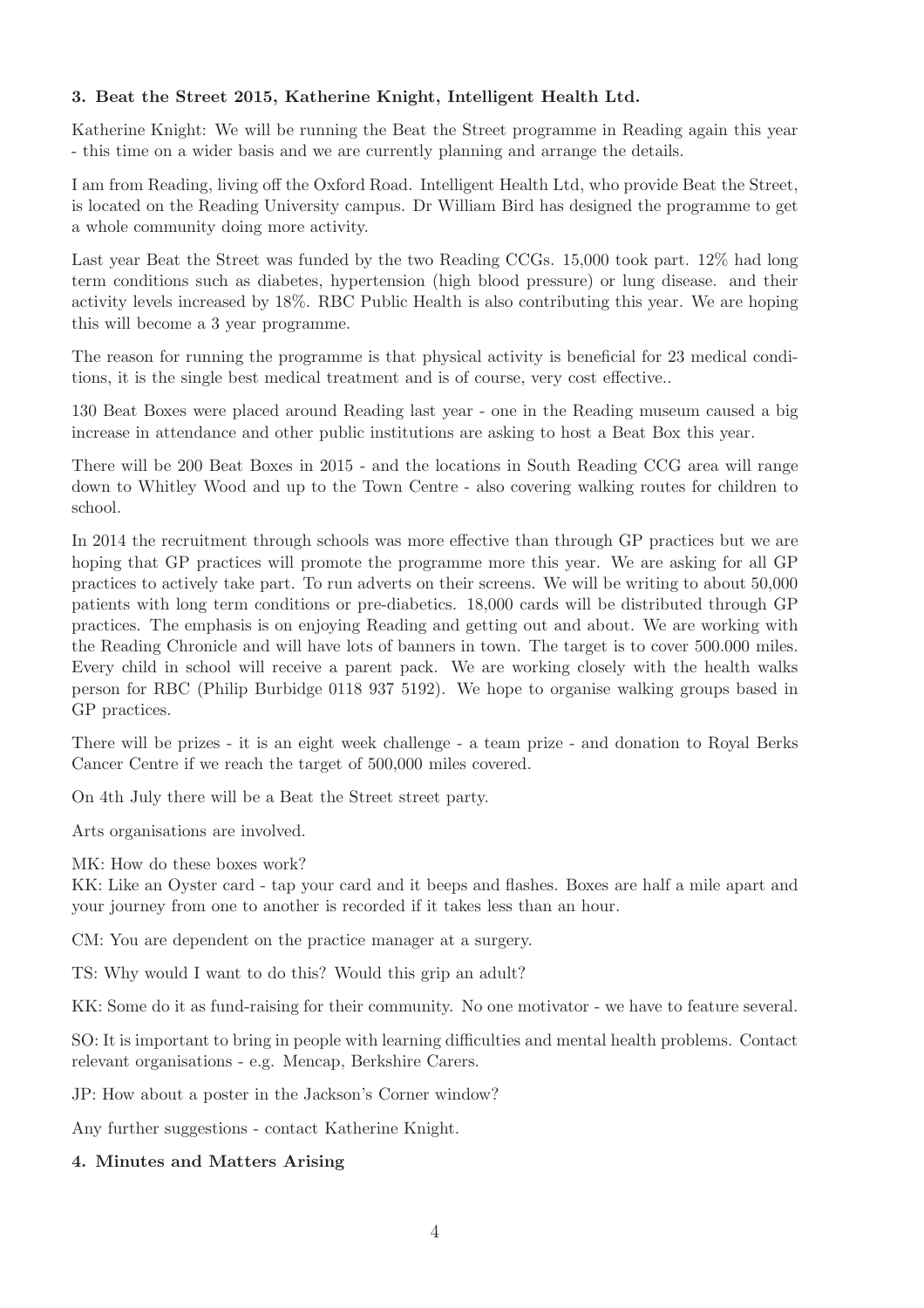TS: Spelling problem "chkechs".

SK: It is unfortunate that we don't have a representative from Reading Healthwatch.

KS: Need to contact Mandeep because Catherine Williams - PPG lead - cannot make Wed evening meetings usually. LNP: Healthwatch are recruiting volunteers - perhaps one would attend..

CM: Need to ensure that if a volunteer attends - then they are prepared and briefed to discuss Healthwatch's reports and activities and able to take away actions.

SO: We need accuracy and depth on Healthwatch activities. Healthwatch are producing a toolkit for patient groups.

CJBM: It would have been helpful for Catherine to have been here. Catherine is taking over the work with PPGs - the detail would have been useful.

CM: The CCG spent £50,000 on Healthwatch PPG work with what outcome? They should be sending someone to our meetings.

SO: Continuity with a Healthwatch staff member is useful.

The minutes of the last meeting were approved.

#### Patient Engagement Christopher Mott

I wrote a short paper and hope it has been circulated (Generally - yes - SO - no).

• The PEG (Patient Engagement Group) exists for arranging and planning patient engagement events and activities and considering the outcomes. With two separate bodies for South Reading and North and West Reading it has been difficult to persuade stakeholders bodies to send a representative - especially as many of the events are actually conducted in common. As a result it has been decided to have a single body for the two Reading CCGs.

First meeting 14th April 15.00 - 17:00pm. Chaired by NW lay board member for PPE - Wendy Bower. Alternately chaired by NW and S lay representatives.

• Concern was raised by Cathy Winfield at the South Reading CCG board that the South Reading Patient Voice did not have a clear link with the South Reading practice Patient Participation Groups (PPGs) To maintain the support of the board I think that we need to bring people in so that there is a clear link.

We need to formalise this and put it in our constitution.

The NW area Patient Voice is a committee of the chairs of the PPGs at the practices. We might see it as closed and hierarchical. Let's rejoice in our openness to people interested but recognise that we need to have a closer link with PPGs.

TS: Constitution says members are not representatives or chairs of PPGs.

SO: What data do Healthwatch have about PPGs.

## AOB

SK: Laurence Napier-Peele has resigned as vice-chair. Let's thank him for stepping up when he did and for exercising the functions of vice-chair. There will be an election at the next meeting.

Laurence also requested that our programme should be planned a year in advance - we can consider this also at the next meeting if desired.

CM: Can I report on a Good event for Thames Valley Patient Engagement at Oxford. Tony Sawyer